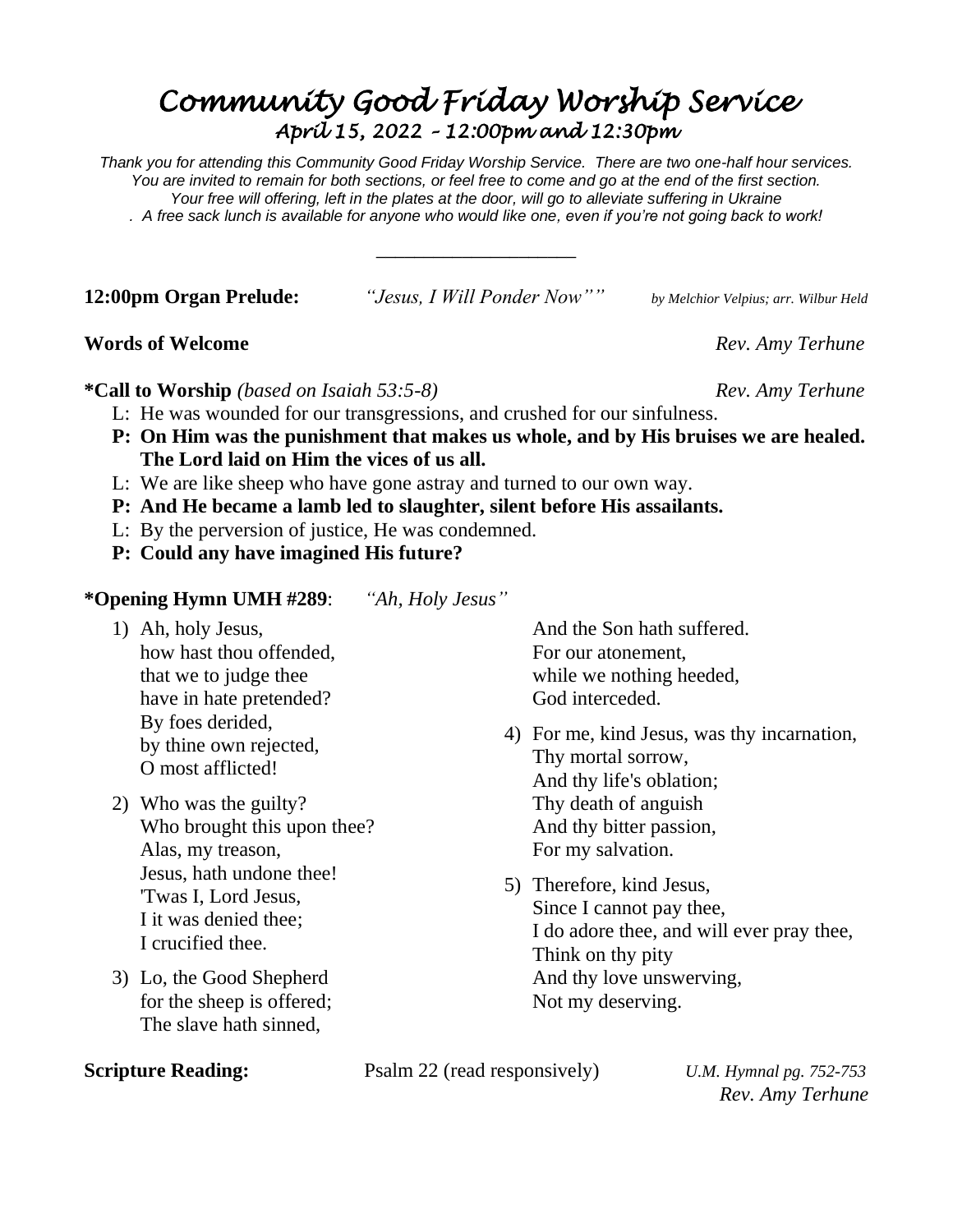# **Unison Prayer of Confession:** *Rev. Amy Terhune*

**God of Passion, on this day of betrayal and death, we remember those times we have been part of the crowd seeking our best interest over what is right and good. God of Fidelity, on this day of fear and denial, we remember those times when we choose the path of safety over loyalty to your Way. God of Constant Presence, on this day of despair and loss, we remember the ways we have wandered away from your presence, only to complain that we are abandoned. God of the Cross, for all the ways we have missed the mark or come short, forgive us. Through your Grace bring us back into relationship, and help us find the path again.** *(adapted from Rev. Gord on http://worshipofferings.blogspot.ca/)*

### **Time of Silent Meditation**

## **The Words of Assurance** *Rev. Amy Terhune*

Even in the face of betrayal and rebellion; Even in the face of death and denial; Even in the face of fear and despair, God's Grace knows no bounds. We are forgiven; we are called back into relationship; we are set back on the path that leads to the Realm of God. Thanks be to God. Amen.

| <b>Choral Anthem:</b>     | "The Only Road to Easter Morning" | by Beall/Carter    |
|---------------------------|-----------------------------------|--------------------|
| <b>Scripture Reading:</b> | John 1:29 and John 15:13-14       | Rev. David Wichert |

<sup>1:29</sup> The next day, John the Baptist saw Jesus coming toward him and declared:

"Here is the Lamb of God who takes away the sin of the world!

<sup>15:13</sup> No one has greater love than this, to lay down one's life for one's friends.

<sup>14</sup> You are my friends if you do what I command you.

# **Meditation** "NO GREATER LOVE THAN THIS" *Rev. David Wichert*

**\*Hymn UMH #285:** *"To Mock Your Reign"*

They could not know, as we do now, That though we merit blame, You will your robe of mercy throw Around our naked shame.

3) A sceptered reed, O patient Lord, They thrust into your hand, And acted out their grim charade To its appointed end. They could not know, as we do now, Though empires rise and fall, Your kingdom shall not cease To grow till love embraces all.

**12:30pm Organ Interlude:** *"When I Survey the Wondrous Cross" by Lowell Mason; arr. John Carter Worshippers may enter and exit at this time*

\_\_\_\_\_\_\_\_\_\_\_\_\_\_\_\_\_\_\_\_\_\_\_\_\_\_\_

### 1) To mock your reign, O dearest Lord, They made a crown of thorns; Set you with taunts along that road From which no one returns. They could not know, as we do now, How glorious is that crown; That thorns would flower upon your Brow, your sorrows heal our own.

2) In mock acclaim, O gracious Lord, They snatched a purple cloak; Your passion turned, for all they Cared, into a soldier's joke.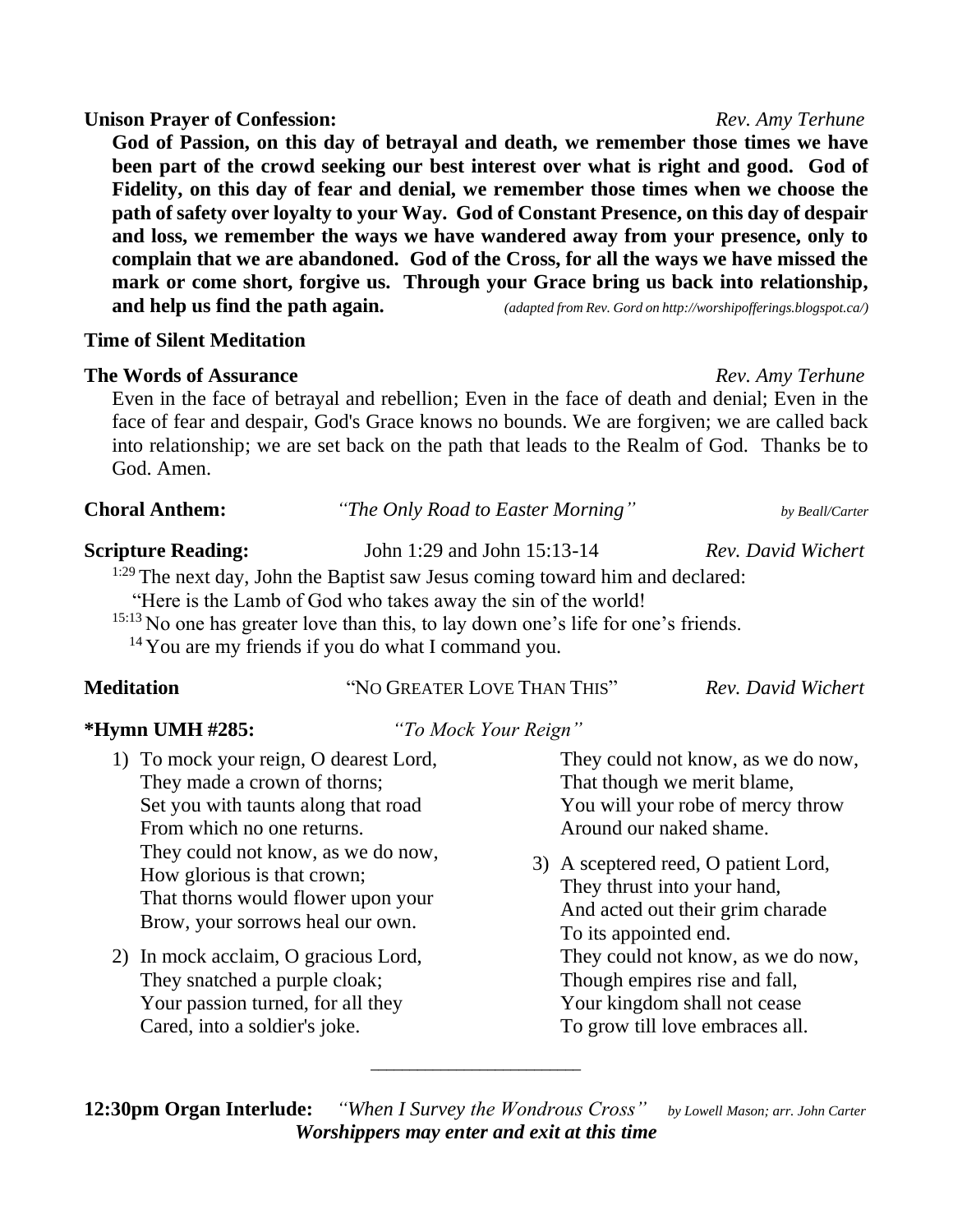**Unison Prayer:** *Rev. Carol McCleary*

**Almighty God, your Son Jesus Christ was lifted high upon the cross so that He might draw the whole world to Himself. Grant that we, who are saved by his death, may follow faithfully in taking up our crosses, that we may know the richness of a life lived in service and sacrifice in Jesus' name. Amen.**

\_\_\_\_\_\_\_\_\_\_\_\_\_\_\_\_\_\_\_\_\_\_\_\_\_

#### **\*Hymn UMH #290:** *"Go To Dark Gethsemane" (vs. 1-3)*

- 1) Go to dark Gethsemane, Ye that feel the tempter's power; Your redeemer's conflict see, Watch with him one bitter hour. Turn not from his griefs away; Learn of Jesus Christ to pray.
- 2) See him at the judgment hall, Beaten, bound, reviled, arraigned; O the wormwood and the gall!

O the pangs his soul sustained! Shun not suffering, shame, or loss; Learn of Christ to bear the cross.

3) Calvary's mournful mountain climb; There, adoring at his feet, Mark that miracle of time, God's own sacrifice complete. "It is finished!" hear him cry; Learn of Jesus Christ to die.

#### **Pastoral Prayer and The Lord's Prayer** *Rev. Carol McCleary*

**Our Father, who art in heaven, hallowed be thy name, thy kingdom come, thy will be done on earth as it is in heaven. Give us this day our daily bread; and forgive us our trespasses as we forgive those who trespass against us. And lead us not into temptation, but deliver us from evil, for thine is the kingdom, and the power, and the glory forever. Amen.**

**Choral Anthem:** *"Beneath His Cross She Watches" Mary Kay Beall / John Carter*

#### **Scripture Reading:** John 19:1-11 *Rev. Philomena Ofori-Nipaah*

<sup>1</sup> Then Pilate took Jesus and had him flogged.  $2$  And the soldiers wove a crown of thorns and put it on his head, and they dressed him in a purple robe. <sup>3</sup> They kept coming up to him, saying, "Hail, King of the Jews!" and striking him on the face. <sup>4</sup> Pilate went out again and said to them, "Look, I am bringing him out to you to let you know that I find no case against him." <sup>5</sup> So Jesus came out, wearing the crown of thorns and the purple robe. Pilate said to them, "Here is the man!" <sup>6</sup> When the chief priests and the police saw him, they shouted, "Crucify him! Crucify him!" Pilate said to them, "Take him yourselves and crucify him; I find no case against him."<sup>7</sup> The Jews answered him, "We have a law, and according to that law he ought to die because he has claimed to be the Son of God." <sup>8</sup> Now when Pilate heard this, he was more afraid than ever. <sup>9</sup> He entered his headquarters again and asked Jesus, "Where are you from?" But Jesus gave him no answer. <sup>10</sup> Pilate therefore said to him, "Do you refuse to speak to me? Do you not know that I have power to release you, and power to crucify you?" <sup>11</sup> Jesus answered him, "You would have no power over me unless it had been given you from above; therefore the one who handed me over to you is guilty of a greater sin."

**Meditation** "THE CROWN OF THORNS" *Rev. Philomena Ofori-Nipaah*